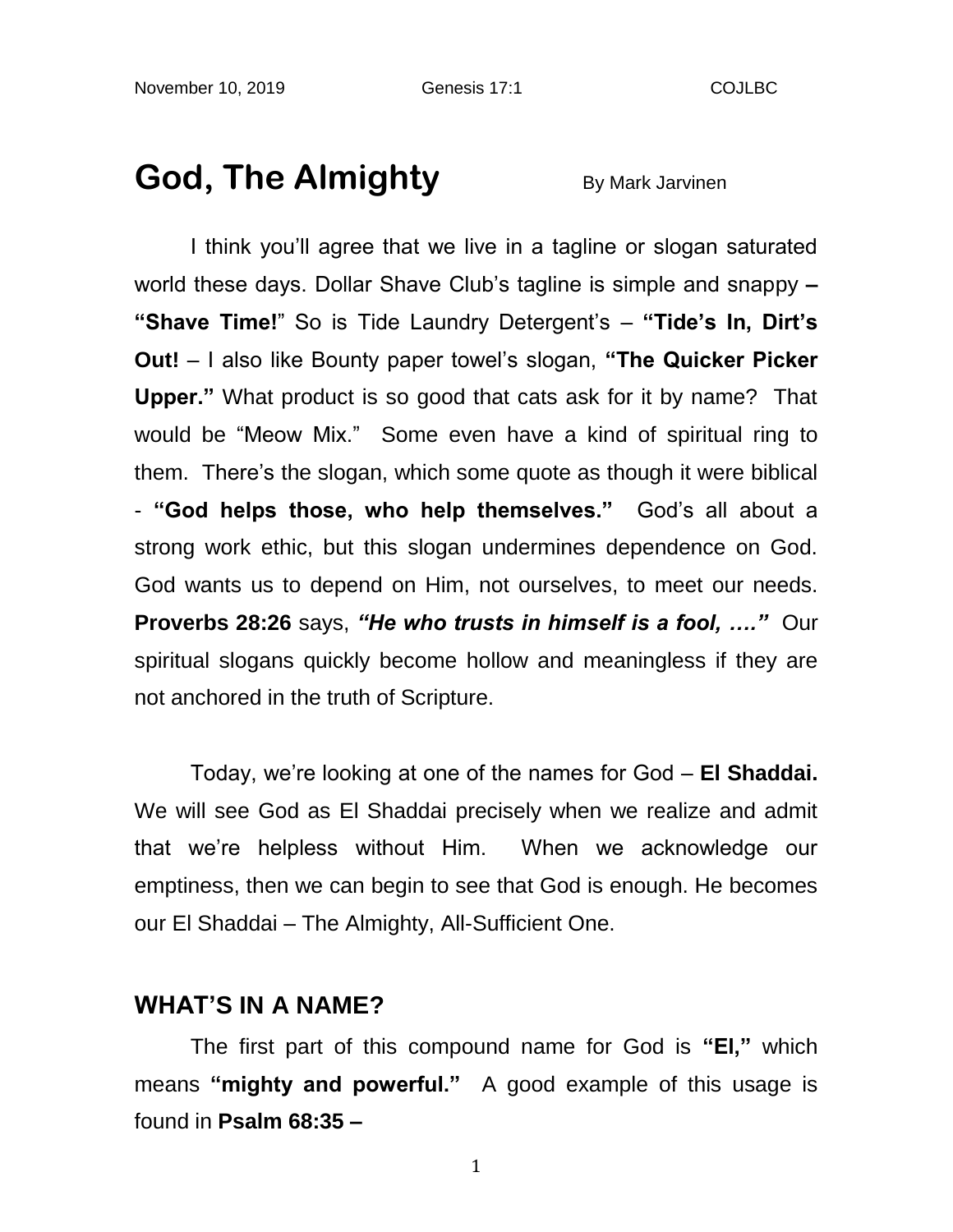#### *"You, God (El), are awesome in your sanctuary; the God (El) of Israel gives power and strength to his people…."*

That said, the derivation of the word *"Shaddai"* is less clear- cut. Most English versions of the Bible translate Shaddai as *"Almighty,"* but scholars suggest a range of additional possibilities, one of which is an alternative translation which derives from the Hebrew root *"shad,"* and connects to the nurturing relationship of a mother with a nursing child, and which occurs **24 times** as **"Shaddai"** in the OT, suggesting a meaning of *"One who nourishes, supplies, and satisfies."* Combined with **"El"** the meaning then becomes *"The One mighty to nourish, satisfy, and supply."* 

Thus, if you combine this alternative for **"Shaddai"** and intensify it with the word **"El,"** you have a rendering for God as "*The One who mightily nourishes, satisfies and supplies His people as their All-Sufficient Sustainer and Source of abundant blessing." (Rev. L.S. Smallwood, The Names and Attributes of God, 2010).*

The early church made sure this name was right out front in the **Apostle's Creed, in** saying, *"I believe in God, the Father Almighty …"* God is almighty and all powerful. **When we admit our insufficiency in ourselves, El Shaddai is sufficient to meet all our needs. When we are empty, by faith we learn that God is enough.**

### **SAY HELLO TO EL SHADDAI**

Now let's look at how three individuals in Scripture, met **El Shaddai** when they were at the end of their ropes. All three were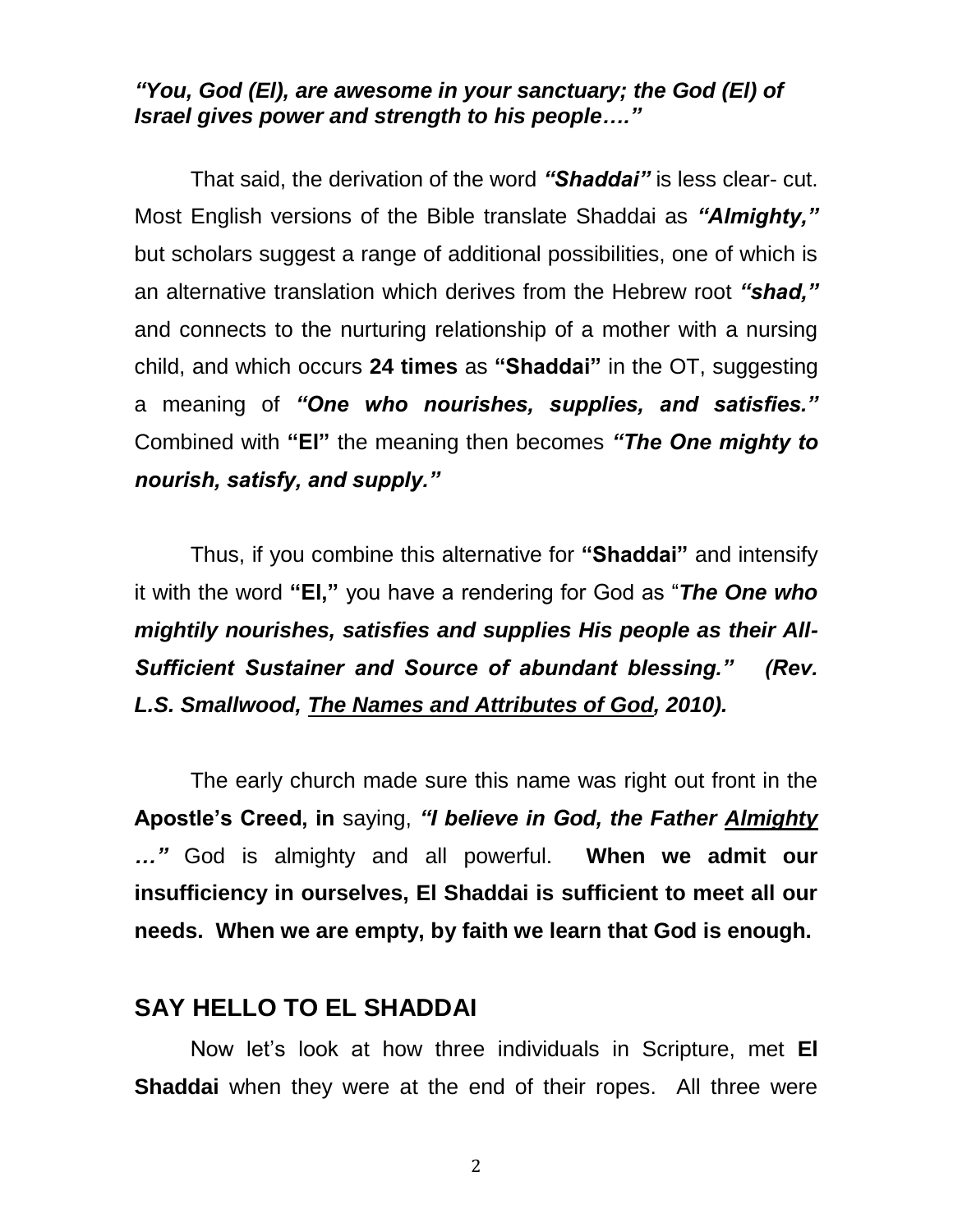empty in some way before they discovered that God alone was enough.

**1) Abraham Was Burdened (Genesis 17:1).**

The name **El Shaddai is used 48 times in the OT** and the first instance is found in **Genesis 17:1 –**

#### *"When Abram was ninety-nine years old, the LORD appeared to him and said, "I am God Almighty (El Shaddai); walk before me faithfully and be blameless."*

Abraham was burdened. God had made several promises to him – of land, descendants, and blessings – but nothing was happening. Abraham had tried to help the process along by fathering a son **(Ishmael)** with his wife's servant, **(Hagar)** but this wasn't what God had in mind. Now, 13 years later, at the age of **99,** Abraham had all but given up hope of having a son with his wife Sarah. But it was then, at the point of emptiness, of realizing his own insufficiency, that God revealed himself as **El Shaddai.** This is stated clearly in **Genesis 18:14** when God declares: *"Is anything too hard for the LORD?"*  The question is rhetorical. Of course the answer is no. And so, **do you feel burdened today? Relying on your own self- efforts? Trying to control your own destiny?** Living by another empty slogan, such as the memorable lines from Invictus? You've heard them before – **"I am the master of my fate: I am the captain of my soul."** If this describes you in any way today, El Shaddai invites us to transfer our trust to Him.

### **2) Naomi was Bitter (Ruth 1:20-21)**

Abraham was burdened, and Naomi was bitter. We read in **Ruth 1:1** that because there was a severe famine in Bethlehem, an Israelite named **Elimelech** took his wife, **Naomi,** and their two sons to live in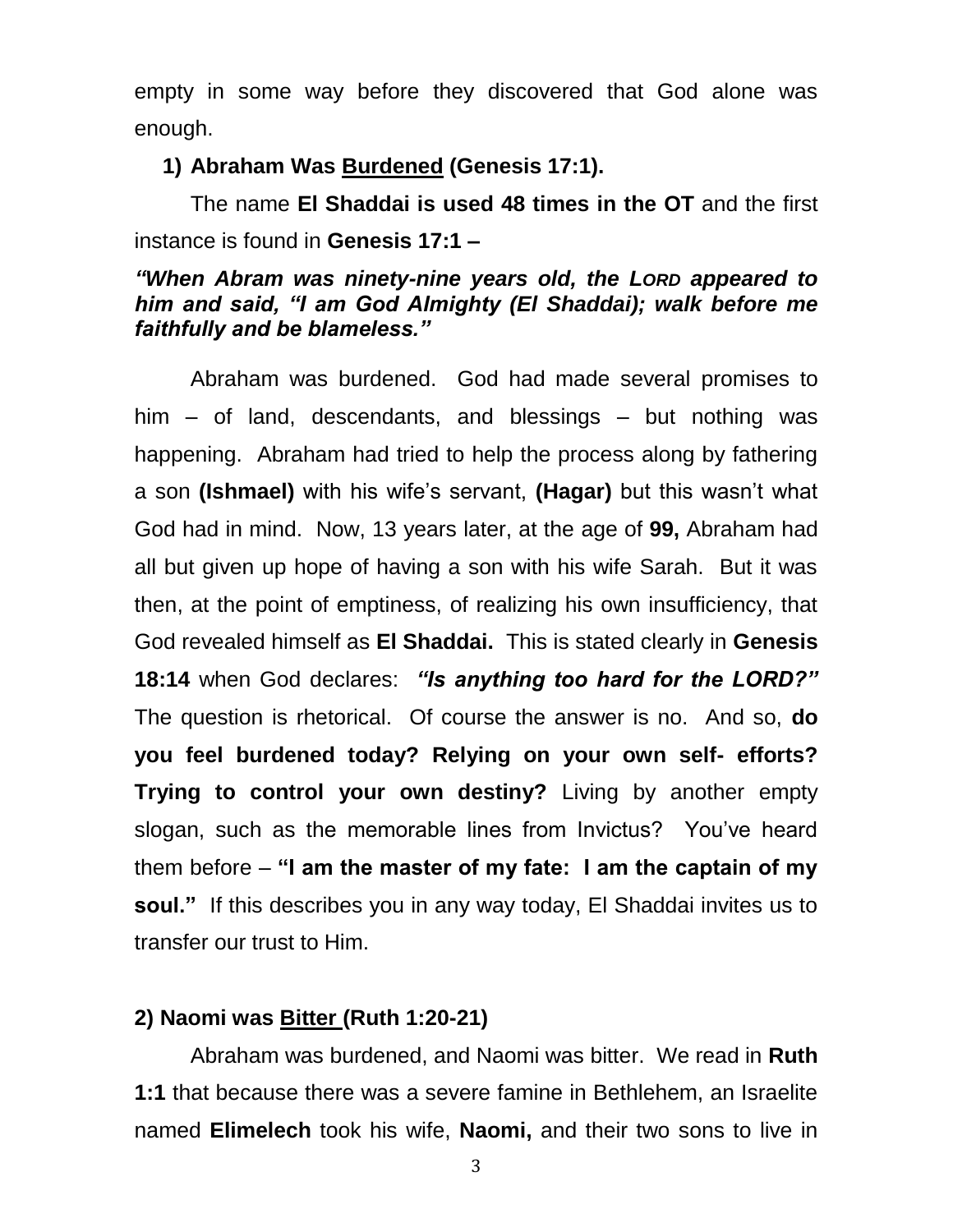the country of Moab. Their two sons married Moabite women, one was named **Orpah**, and the other, **Ruth**. While living in Moab, Naomi's husband died and then about ten years later, both of her sons also died. As a result, all three women, **Naomi, Orpah, and Ruth, were all widows,** having no social status in that culture, and no means by which to survive economically.

Naomi tells her two daughters-in-law to leave and go back to the homes of their parents. **Orpah goes home, but Ruth decided to stay with Naomi.** Both of them make the long journey back to Bethlehem. When they arrive, some of the women recognize Naomi, who no doubt, with all she had been through, looked a little worse for wear. Naomi says in **vv. 20-21 –**

### *<sup>20</sup> "Don't call me Naomi," she told them. "Call me Mara, because the Almighty (Shaddai) has made my life very bitter. <sup>21</sup> I went away full, but the LORD has brought me back empty. Why call me Naomi? The LORD has afflicted me; the Almighty (Shaddai) has brought misfortune upon me."*

Notice the contrast here between the meaning of the name **"Naomi,"** which means *"pleasant,"* and **"Mara,"** which means *"bitter."* Here Naomi acknowledges that her problems come from the Lord, or are at least permitted by Him. Four times in these two verses she attributes her affliction to the Almighty **(Shaddai).**  Circumstantially, **Naomi's glass is definitely more than half empty.** God seems distant. When things aren't going our way, we'd like to blame our enemies or Satan, but ultimately nothing happens to us that God, in some sense, doesn't allow.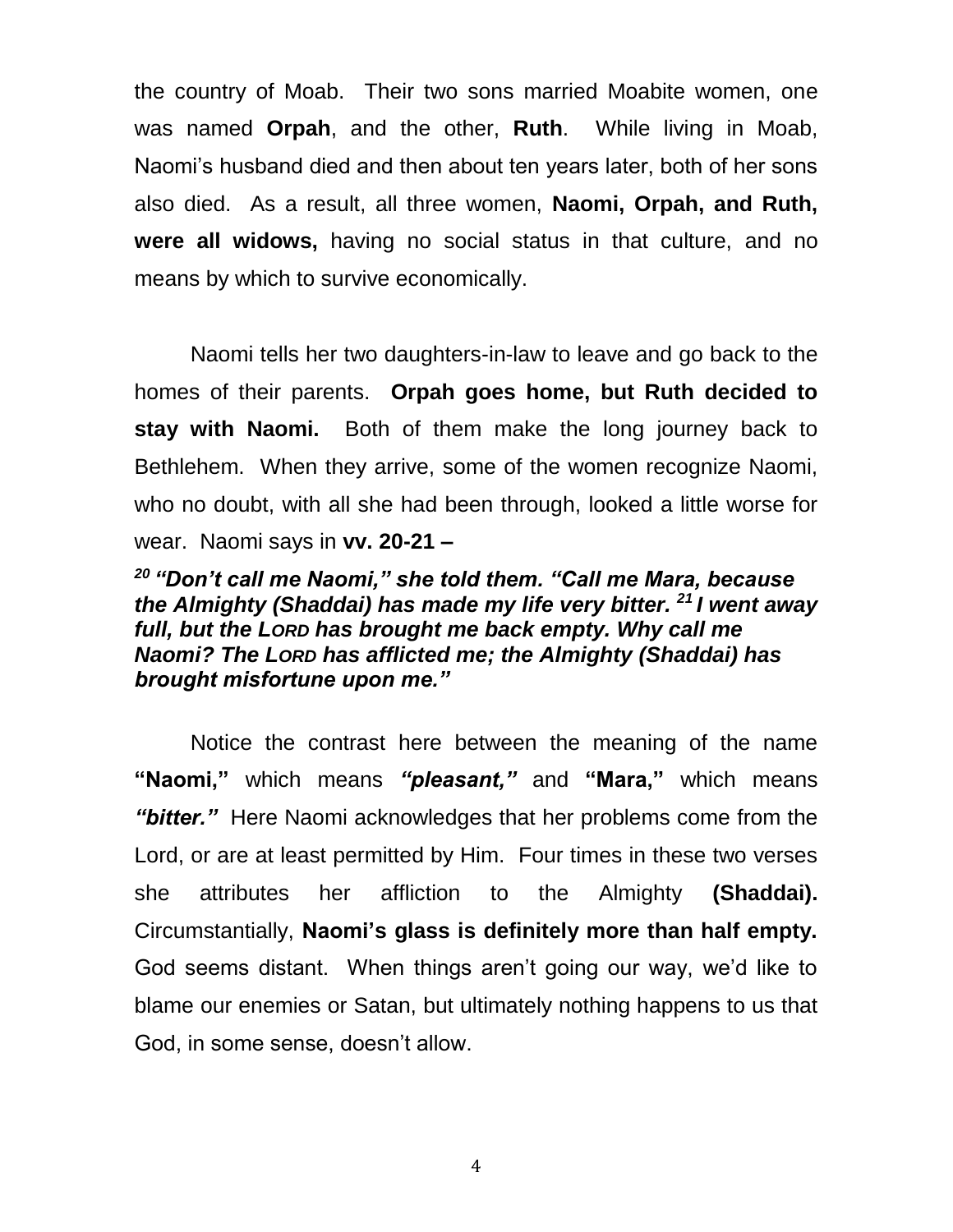**Perhaps you feel like Naomi today, embittered, disappointed by God.** You've faced some bewildering losses in your life and you can't get any traction. You're tired and discouraged. Hope is gone. **If we read the entire book of Ruth, however, we discover that although Naomi was bitter in the moment, she got better when she realized in her emptiness that God was enough.** In spite of her circumstances she persevered and poured herself into Ruth. Later, in a matchmaking arrangement, she coached Ruth to make a marriage proposal to Boaz, who became her **"kinsman redeemer,"** charged with the responsibility to provide for her material needs. Boaz and Ruth marry and eventually have a son named Obed. **Just think, Naomi became a grandmother! In this way El Shaddai met her in her bitterness and made her better.** To top it off, **Obed later became the grandfather of King David – through whom came the Messiah, our Lord Jesus Christ.** Although at one point Naomi was empty, ultimately she discovered that God was enough.

#### **3. Job was Broken (Job 1:20-21).**

Abraham was burdened and El Shaddai met him in his need. Naomi was bitter, but became better as she waited upon God for His plan to unfold. **In Job, we meet a broken man from whom everything was taken.**

In **Job 1:1** we learn that Job was first of all **righteous** – *"This man was blameless and upright; he feared God and shunned evil."* In **vv. 2-3** we learn that he was also **rich**, with numerous sheep, camels, oxen, donkeys, and servants. In **v. 5** we learn that Job was **religious**, making it his regular custom to sacrifice a burnt offering for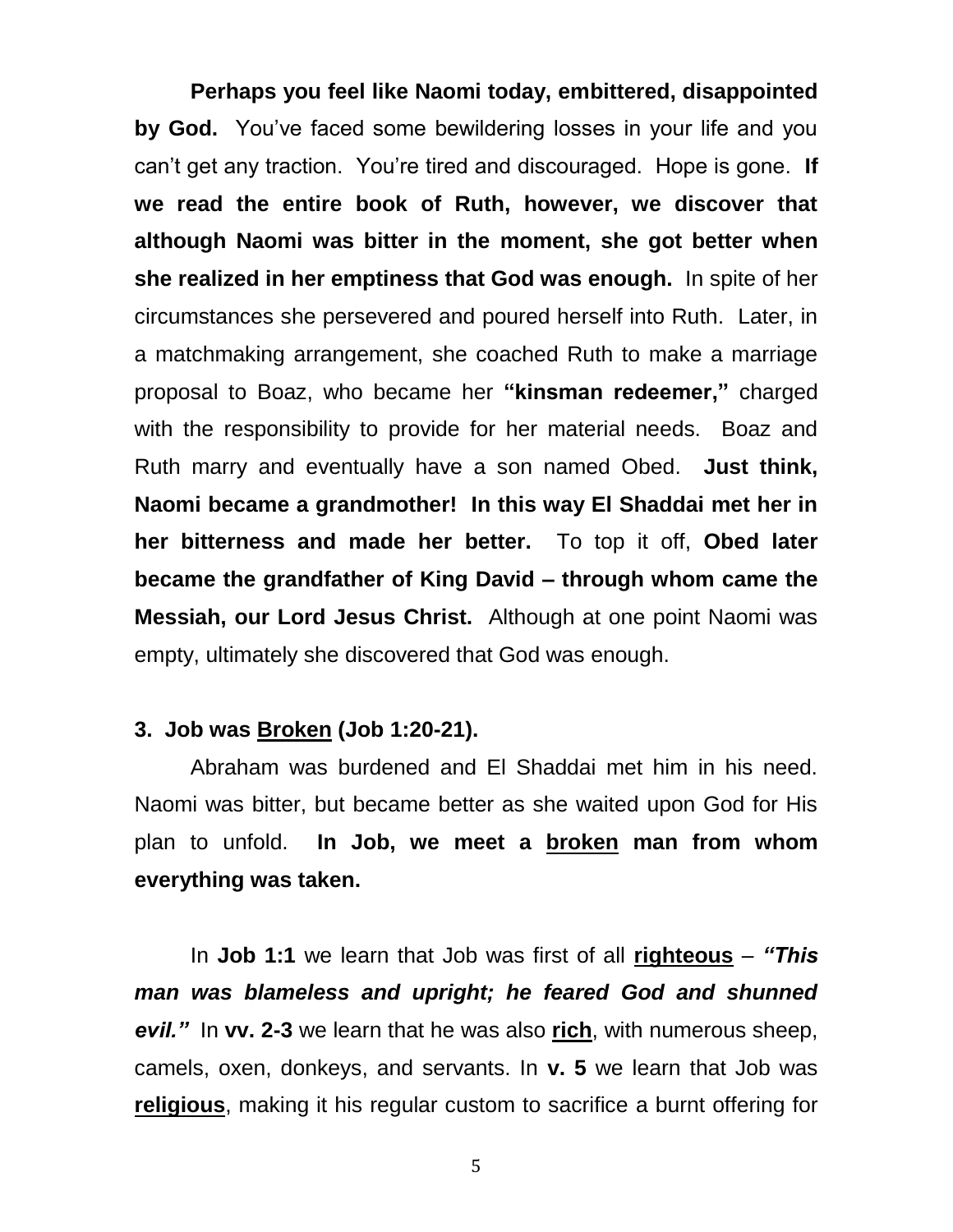each of his children. Job enjoyed the prosperity that worldly success afforded, but more importantly was righteous in the eyes of God. But then, **Satan received God's permission to put Job to the test. Things unraveled quickly.** First, his livestock were stolen and his servants were killed. Then a fire destroyed his sheep. Next, his camels were confiscated. Finally, his children were killed instantly when a strong wind collapsed the house in which they had been feasting. In the space of minutes things went from bad to unbearable. **Job lost everything dear to him.** As if this wasn't enough, **Job's health was later taken from him and he even lost the support of those who were supposedly his friends.**

How did Job respond? Look at **Job 1:20-21 –**

*<sup>20</sup> At this, Job got up and tore his robe and shaved his head. Then he fell to the ground in worship <sup>21</sup> and said: "Naked I came from my mother's womb, and naked I will depart. The LORD gave and the LORD has taken away; may the name of the LORD be praised."*

**Job's initial response at his losses was to weep**. In anguish, he tore his robe and shaved his head. But then notice that *"he fell to the ground in worship."* He acknowledged that the Lord had given and now had taken away, but either way, He was worthy of praise. **This is yet another example of someone who discovered first hand that in the midst of emptiness, El Shaddai was enough.** 

*Interestingly, of the 48 occurrences of El Shaddai in the OT, 31 of them are found in this book of Job.* As the book unfolds, Job continues to blast away at God as he deals with bouts of brokenness.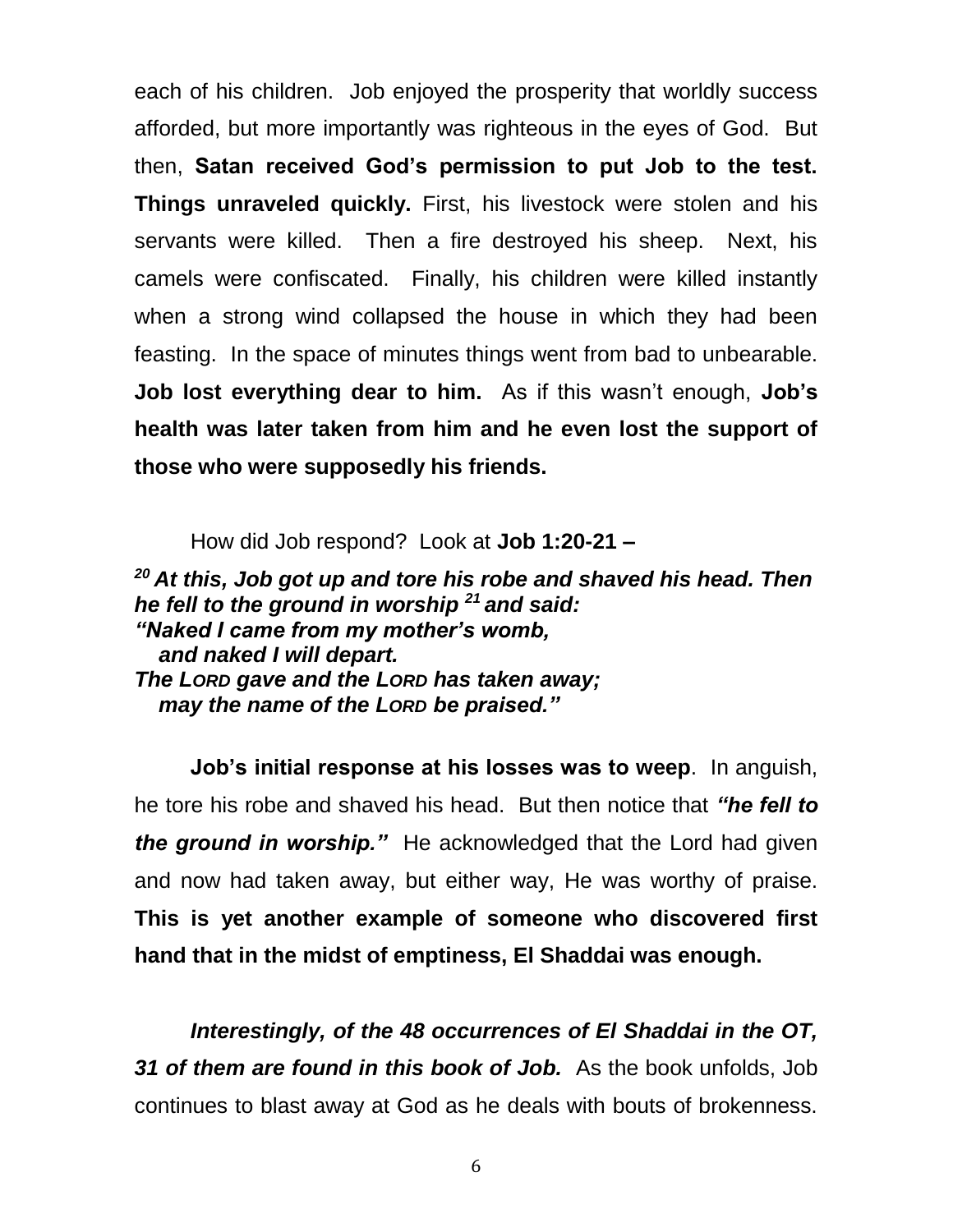But near the end, in **Job 42:3** – Job says, *"Surely I spoke of things I did not understand, things too wonderful for me to know,"* as if acknowledging that he really had no right to shoot his mouth off before God. His ordeal now over, Job says in *42:5-6 –*

*"My ears had heard you but now my eyes have seen you. Therefore I despise myself and repent in dust and ashes."* 

**Praise the Lord that God is in the business of mending broken lives.** It is the kindness of God that leads to repentance. **Here we learn that God will ultimately be enough when we don't have enough. When we feel totally inadequate, El Shaddai is more than adequate.** In Job we learn that life can be unfair and that bad things do happen. However, we also learn that the real question is not why these things happen, but rather, when they do, will we remain loyal to God? As the book of Job concludes, **42:12** says, *"The Lord blessed the latter part of Job's life more than the first."*

## **CONCLUSION**

**How does this message about El Shaddai speak to our hearts today as followers of Jesus Christ?** After Job, the second highest number of references to El Shaddai or God Almighty is found in Revelation. Here's just one example from **Revelation 19:15 –**

### *<sup>15</sup> Coming out of his mouth is a sharp sword with which to strike down the nations. "He will rule them with an iron scepter." He treads the winepress of the fury of the wrath of God Almighty.*

Here, the sword represents judgment. The iron scepter speaks of the strength of Christ's rule over the nations at the end of the age. **King Jesus will right all wrongs on the day of reckoning as He brings down the fury of the wrath of God Almighty (El Shaddai) on the**